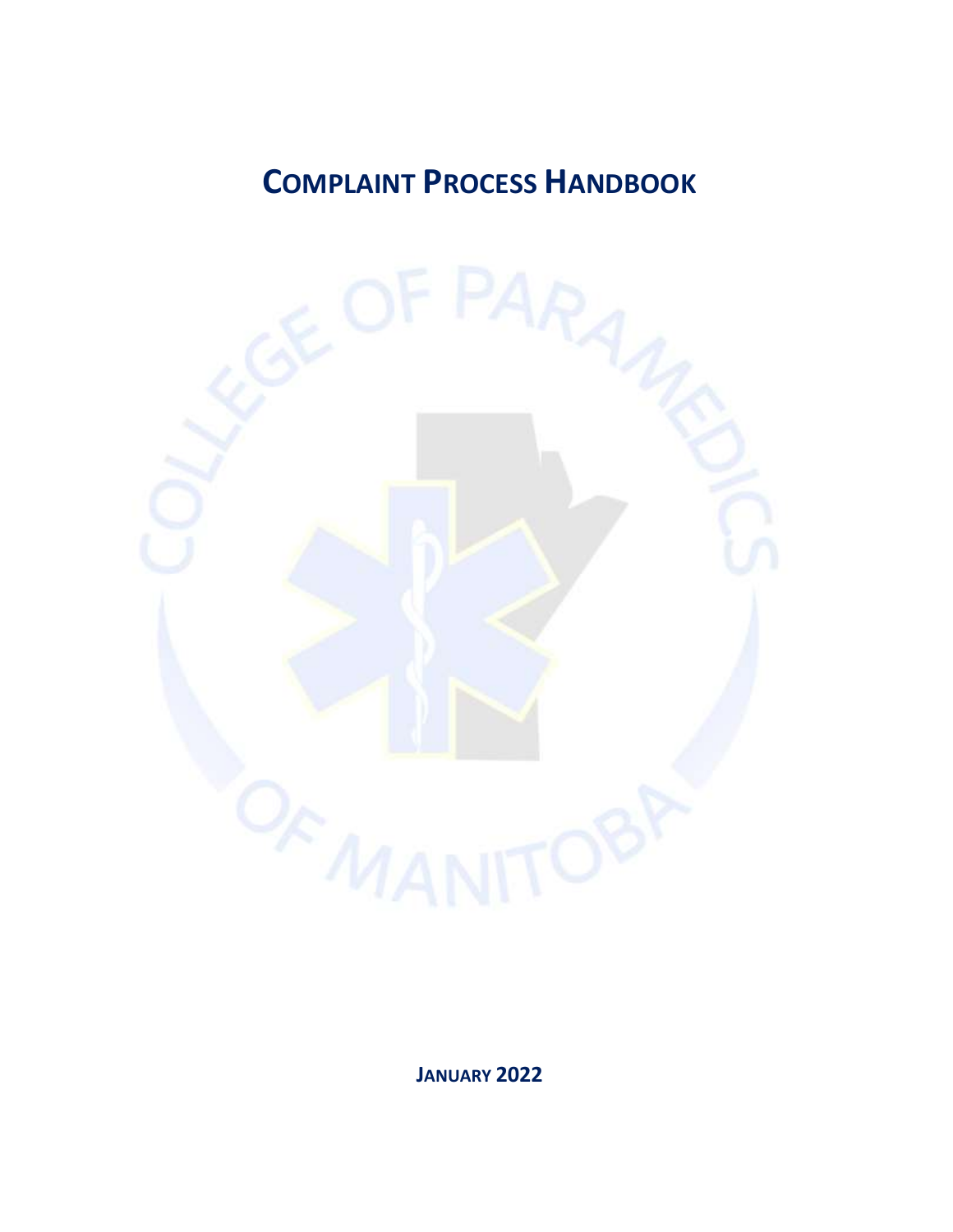

**College of Paramedics<br>of Manitoba** Protecting public interest through<br>regulatory excellence in paramedicine

collegeparamb.ca

# **TABLE OF CONTENTS**

| <b>INTRODUCTIONS</b> |
|----------------------|
|                      |
| <b>DEFINITIONS</b>   |
|                      |
| <b>PART ONE</b>      |
|                      |
| <b>PART TWO</b>      |
|                      |
| <b>PART THREE</b>    |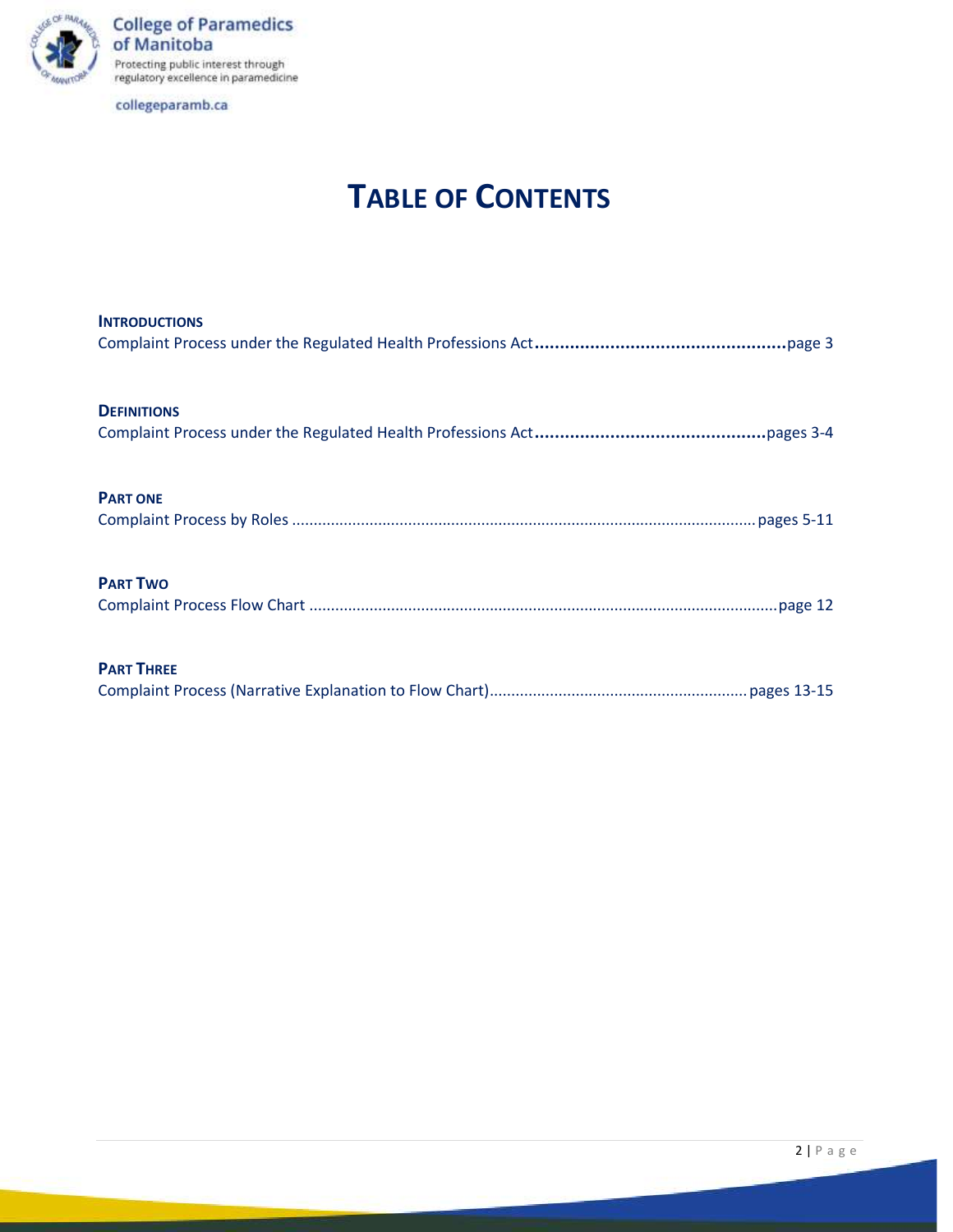

# **Complaint Process under the Regulated Health Professions Act College of Paramedics of Manitoba**

### **1.0 INTRODUCTION**

As the primary role of the College is to serve and protect the public interest, Part 8 of the Regulated Health Professions Act (RHPA) is an integral part of this mandate. This handbook explains and serves as a guide to the conduct process. There are 3 parts to this document. Part One describes the key conduct roles and their associated mandate under the RHPA. Part Two illustrates the conduct process by means of a flow chart. Part Three provides a description of each step of the conduct process as illustrated in the flow chart.

Please note if there is a discrepancy between this document and the Regulated Health Professions Act (RHPA), the RHPA is the correct document.

While the College of Paramedics of Manitoba must adhere to the *Regulated Health Professions Act*, and the *College of* Paramedics *General Regulation,* it strives to regulate the practice of paramedicine by applying elements of "Right Touch Regulation", where possible. Right Touch Regulation has 8 elements at its core:

- Identify the problem before the solution
- Quantify and qualify the risks
- Get as close to the problem as possible
- Focus on the outcome
- Use regulation only when necessary
- Keep it simple
- Check for unintended consequences
- Review and respond to change

#### **2.0 DEFINITIONS**

**Censure:** an official reprimand. Usually published for the public to view.

**Certificate of Practice**: (formerly referred to as "license") Issued by the College to the Registrant who has satisfied the conditions of registration. A certificate of practice is *required* to practice paramedicine in Manitoba.

**Complaint:** An expression of discontent regarding *conduct*, specifically as it refers to the Standards and Regulations of Paramedicine. Standards include the Code of Ethics, Standards of Practice for Paramedic Profession, and Practice Directions/Expectations.

Complaints are received:

- In writing from the Complainant
- In the form of information that comes to the attention of the Registrar

**Complainant:** The individual making the complaint

**Complaints Investigation Committee (CIC**): A committee required to be established by the Council. It is responsible for investigating complaints, and when it considers it appropriate, attempts to resolve them informally.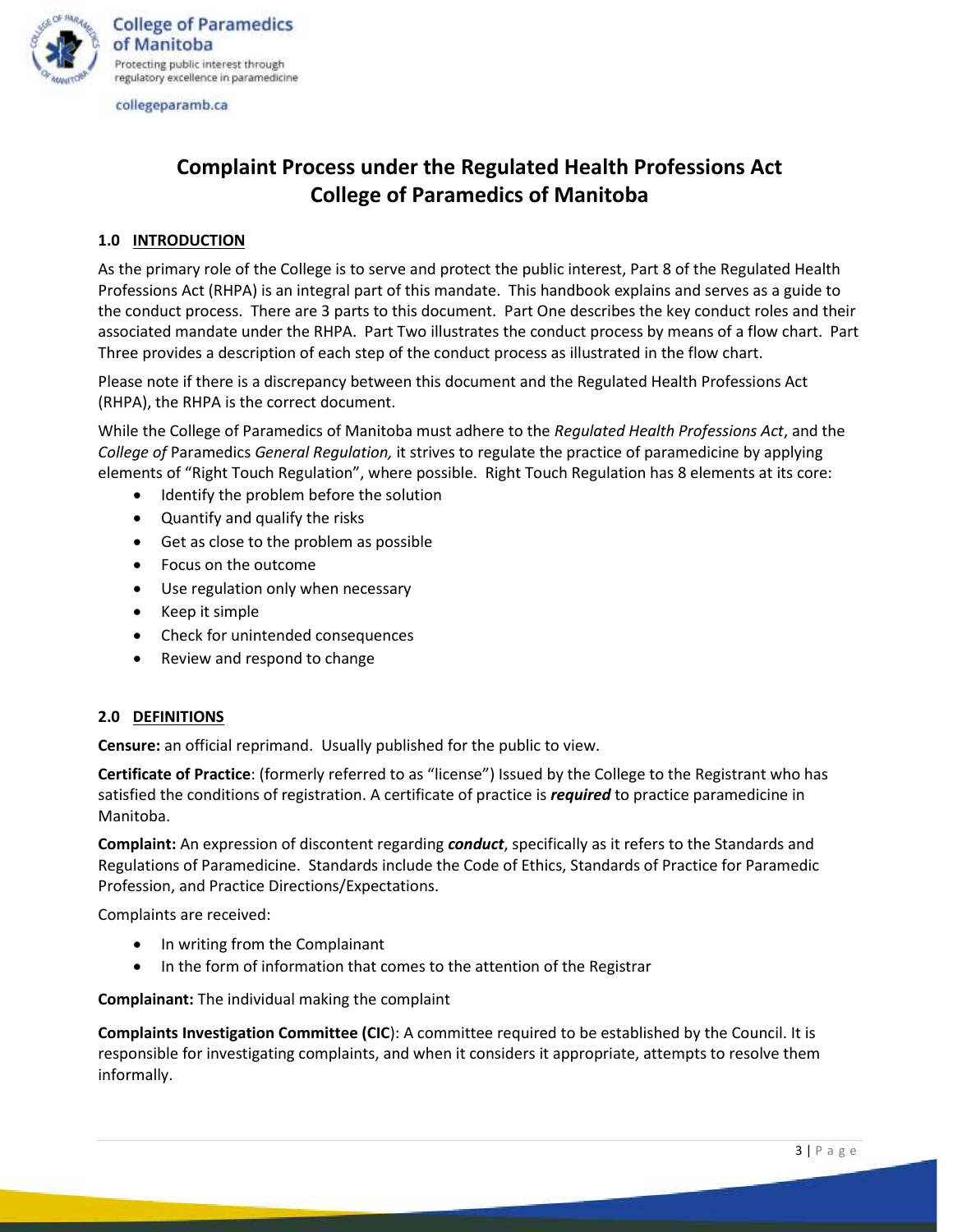

**Conduct:** Refers to personal behavior and includes omissions

With regards to the College, it includes:

- Professional misconduct.
- Contravention of the RHPA, By-law, Standard of Practice for Paramedic Profession, Practice Direction, or Code of Ethics.
- Guilty of an offence that is relevant to suitability to practice.
- Displaying a lack of knowledge, skill, or judgement in the practice of Paramedicine.
- Demonstrating an incapacity or unfitness to practice.
- Suffering from an ailment that might be a danger to the public if practice is continued.
- Suffering from an ailment, emotional disturbance or addiction that impairs the ability to practice.
- Conduct unbecoming of a registrant.

**Informal Resolution:** Facilitated dialogue between parties. The informal resolution processes can be effective but requires the willingness of both the parties to participate. It is also reserved for more minor differences.

**Inquiry Committee**: A committee required to be appointed by the Council. It is responsible for holding hearings on matters referred to it by the CIC and making disciplinary decisions about the conduct of the investigated registrant.

**Investigated Registrant:** (also referred to as a Respondent) A registrant or former registrant of the College who is the subject of a complaint.

**Investigator:** A person appointed by the CIC to investigate a complaint in a fair and unbiased manner.

**Mediation:** A structured, interactive process where an impartial third-party assists disputing parties in resolving conflict through the use of specialized communication and negotiation techniques.

**Trivial complaint:** A complaint that raises issues that are unimportant, petty or insignificant.

**Undertaking:** A task or responsibility that the registrant must agree to fulfill, as directed by CIC

**Vexatious complaint:** A complaint instituted without sufficient grounds and serving only to cause annoyance to the respondent. A vexatious complaint is one commenced for an improper purpose, such as to harass, embarrass or annoy. A complaint will also be vexatious if it is duplicative of a pending complaint, or if it seeks to re-raise an issue that has already been determined.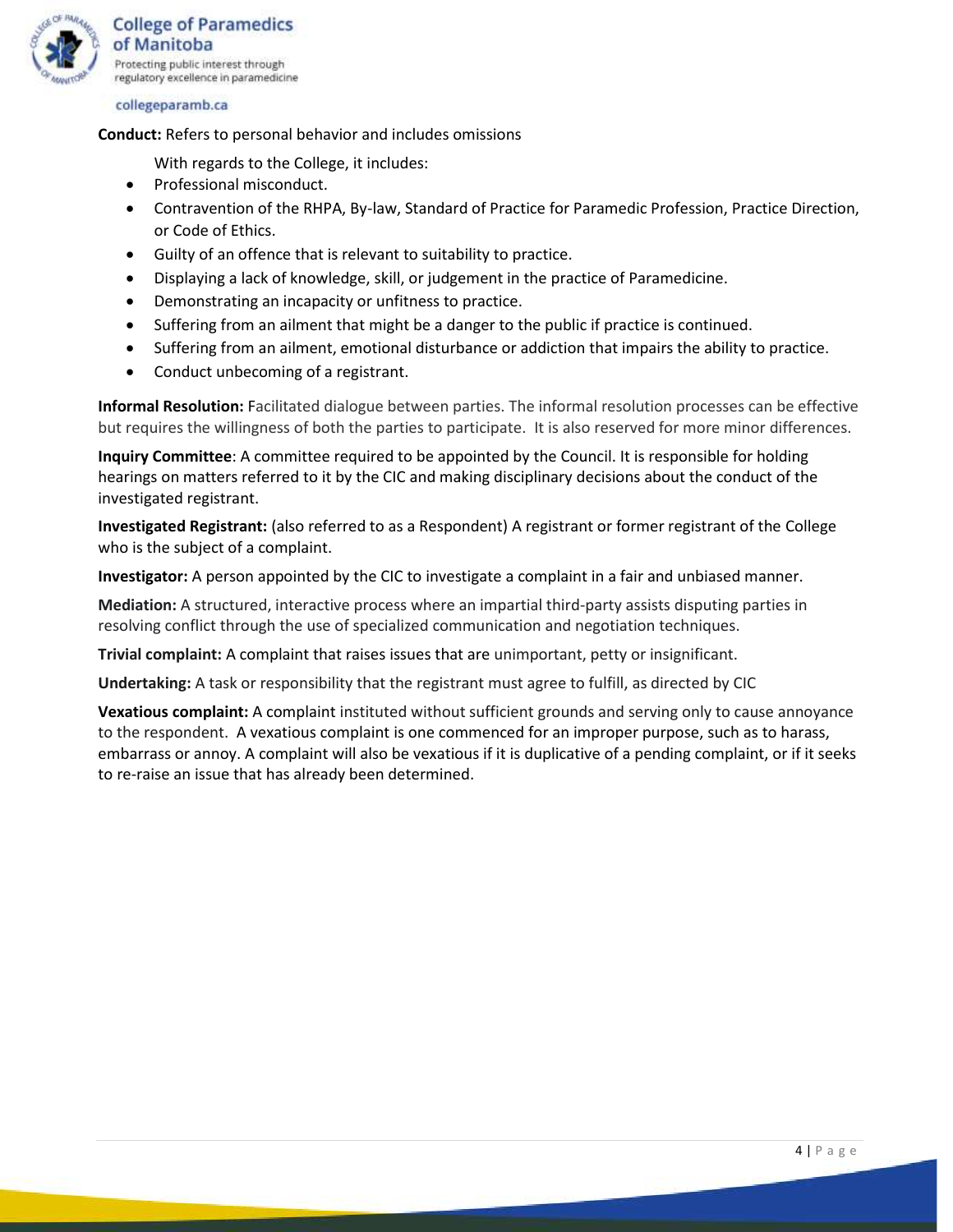

# PART ONE - COMPLAINT PROCESS BY ROLES

This section outlines the key activities by roles, that are described in s.8 of the RHPA. The description is not chronological and refers to many different sections of the conduct process. Not all activities may occur depending on decisions made throughout the process.

## **COMPLAINTS**

A complaint may be made by any person and must be made in writing to the Registrar. The Registrar may also become aware of concerning behavior of a registrant/former registrant and may treat that information as a complaint. *RHPA s. 90(2), 90(3)*

### **REGISTRAR**

The Registrar may take the following actions in respect of a complaint:

- *Determines* if it fits the definition of a complaint, is neither trivial or vexatious, and there is sufficient evidence that a finding can be made under the RHPA. *RHPA s. 90(3), 91(2)(c)*
- *Notifies* **t**he Complainant of the action taken within 30 days of receiving the complaint. *RHPA s. 91(1)*
- *Notifies,* if dismissed, the Complainant of the right to have the decision reviewed by the CIC. *RHPA s. 92(1)*
- *Notifies* the Investigated Registrant there is a complaint received.

The registrar may make the following actions:

• *Encourage* the Complainant and investigated member to communicate and resolve the complaint if judged to be very minor and not a compromise of the Code of Ethics nor Standards of Practice for Paramedic profession nor a violation of a practice direction.

*RHPA s 91(2)(a)*

- *Dismiss* the complaint as trivial or vexatious, or because there is insufficient evidence of conduct violation (see definition of Conduct). *RHPA s. 91(2)(c)*
- *Refer* the complaint to the Complaints Investigation Committee. *RHPA s. 91(2)(b)*

If an investigation is to be conducted:

- *Informs* the Complainant that an investigator has been appointed. *RHPA s. 97(1)(a)*
- *Informs,* unless it would significantly harm the investigation, the Investigated Member of the name of the Investigator and reasonable particulars of the complaint. *RHPA s. 97(1)(b)*

If referred to Inquiry Committee and a hearing is to occur:

- *Notifies*, at least 30 days before the hearing begins, the Investigated Member and Complainant of the date, time and place of a hearing, and identifying in general terms the complaint or matter about which the hearing will be held. *RHPA s 116(4)*
- **Issues** a public Notice of Hearing in any manner considered appropriate but does not include the investigated member's name. *RHPA s. 116(5)*
- *Receives* from the Hearing Panel, a written decision, the record of proceedings, all exhibits and documents of a hearing. *RHPA s. 128(2)*
- *Provides* a copy of the Hearing Panel decision to the Investigated Member and the Complainant. *RHPA s. 128(3)*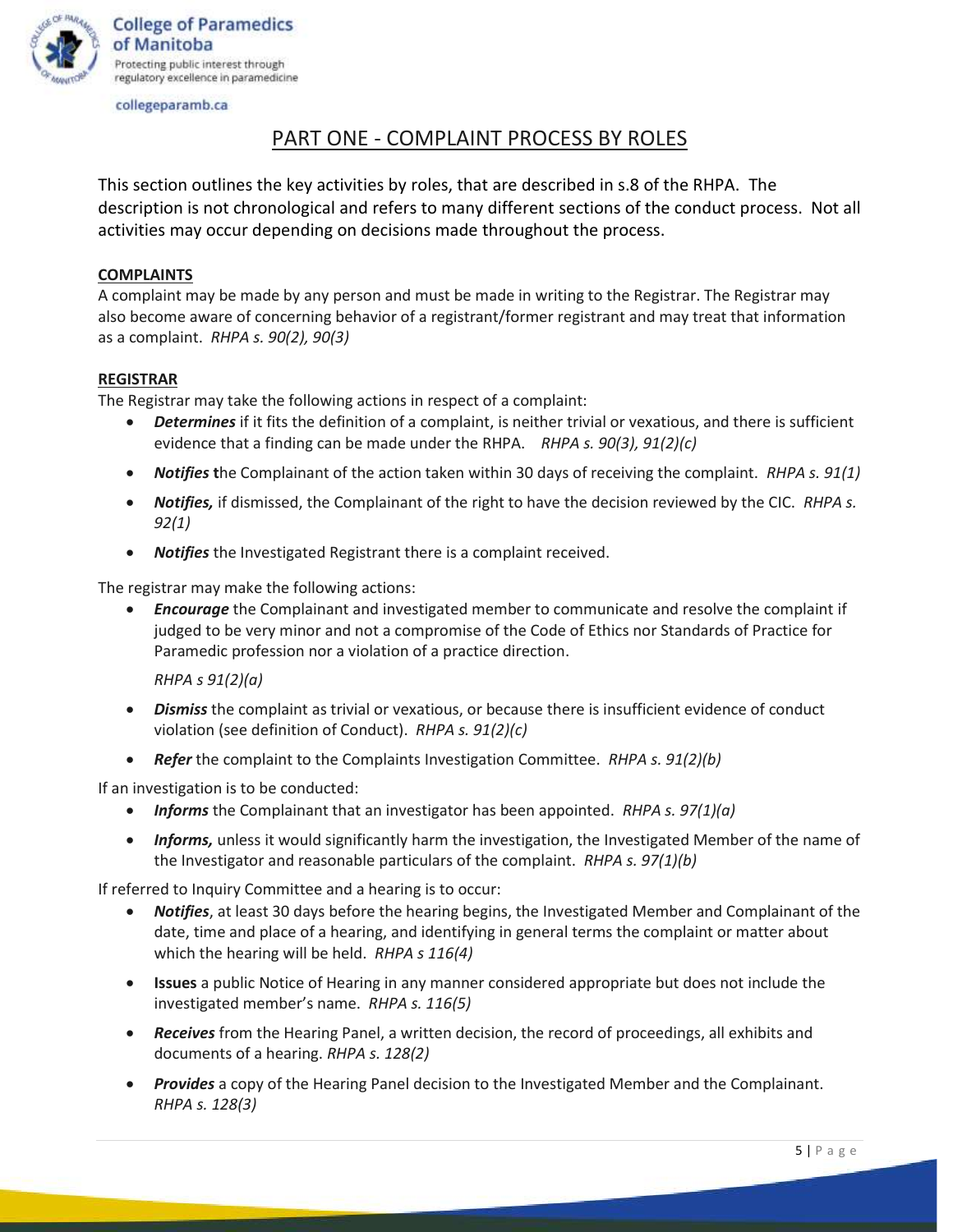

• *Receives* from the Investigated Member a copy of the notice of appeal of the Hearing Panel decision to the Court of Appeal. *RHPA s. 131(2)*

## **COMPLAINTS INVESTIGATION COMMITTEE**

(may work as a whole or form Panels of three or more CIC members)

Receives a **complaint** from the Registrar *RHPA s. 91(2)(b)*:

- May try to *resolve* the complaint informally RHPA *s. 95*
- *Appoints* an Investigator RHPA *s. 96(1)*
- *Receives* the Investigator's report RHPA *s. 101(1)*
- *Provides* a copy of the investigator's report to the Investigated Member RHPA *s. 101(2)*
- *Informs* the Investigated Member of the right to make a written submission to the CIC RHPA *s. 101(2)*
- *Provides* the Investigated member and Complainant a copy of the CIC decision and the reasons for the decision. *RHPA s. 102(3)*

May make one or more of the following decisions RHPA *s. 102 (1)(a-g)*:

- **Refer** the complaint to the Inquiry Committee
- *Direct* no further action be taken
- *Refer* the complaint to *mediation*
- *Censure* the Investigated Member if the Investigated Member agrees to the censure or if no other action is to be taken other than the censure (*see RHPA 104(1-4) for additional information*)
- *Accept* the voluntary surrender of the Investigated Member's registration or certificate of practice (*see RHPA 105(1-4) for additional information*)
- *Accept* an undertaking provided it includes assessment of fitness to practice, counselling or treatment, monitoring or supervision of practice, completion of a course of study, conditions on the certificate of practice including conditions of reinstatement.
- *Taking* any other action, it considers appropriate

Receives a request for *review* of Registrar's decision to dismiss a complaint *RHPA s. 92(1):*

- Gives the Investigated Member the opportunity to make written submission
- Gives the Complainant the opportunity to make written submission

After reviewing the decision to dismiss, the CIC may *RHPA s. 92(5):*

- Confirm the decision
- Reverse the dismissal and attempt informal resolution or appoint an investigator

#### **INVESTIGATOR**

Receives the complaint and may exercise the following powers *RHPA s. 99(1)(a-f):*

- Enter and inspect any premises or place where the Investigated Member practices or has practiced
- Inspect, observe, or audit the Investigated Member's practice
- Examine any equipment, materials, or any things used by the Investigated Member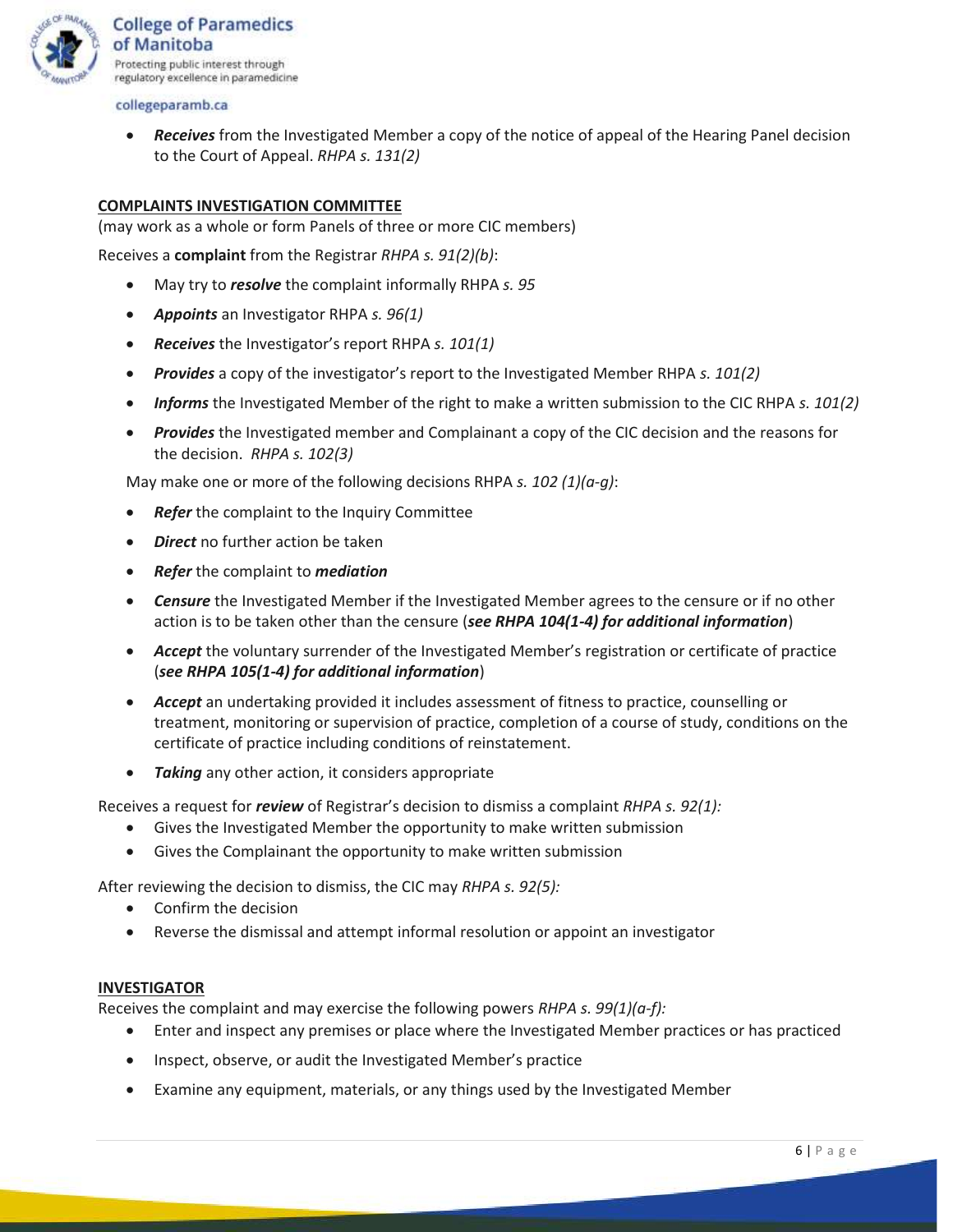

- Require the Investigated Member to respond to the complaint in writing
- Require any person to answer any question or provide information that is relevant to the investigation
- Require any person to give any record, substance or thing that is relevant to the investigation
- Provides a report to the CIC

Cooperation with the Investigator:

# *Please see RHPA 100(1-5) for specific information regarding consequences of non-cooperation with an Investigator*

#### **COMPLAINANT**

*Submits* a complaint in writing to the Registrar. *RHPA s. 90(2)*

*Receives* the Registrar's decision of the action taken (within 30 days of Registrar receiving the complaint). *RHPA s. 91(1)*

*Receives* the information about the right to have the decision to dismiss reviewed by the CIC. *RHPA s. 92(1)*

*Submits* a written request to the Registrar for the CIC to review the registrar's decision to dismiss (within 30 days of receiving the notice of dismissal) and includes reasons for the request. *RHPA s. 92(2)*

**Receives** a request from the CIC for a written submission pertaining to request to review registrar's decision to dismiss. *RHPA s. 92(4)*

*Receives* the decision of the CIC in regard to the review of the dismissal by the Registrar *RHPA s. 92(5)*

*Receives* notice that CIC has ordered an investigation and the name of the Investigator. Will be interviewed by the investigator.

*Receives* the decision of the CIC and the reason for that decision. *RHPA s. 102(3)*

*Submits* a written request to the Registrar for the Council to review the CIC's decision (within 30 days of receiving the decision), if pertains to a finding in  $102(1)$  (b), (f), or (g), and includes reasons for the request. *RHPA s. 108(1)*

*Submits* a written submission to the Appeal Panel. *RHPA s. 108(2)*

*Receives* the decision of the Appeal Panel. *RHPA s. 109(2)*

*Receives* in writing, a notice from the Registrar of the date of a hearing if the hearing does not take place within 120 days of receipt of the complaint by the Inquiry Committee. *RHPA s. 116(3)*

*Receives* from the Registrar, at least 30 days before the hearing begins, notice of date, time and place of a hearing, and identifying in general terms the complaint or matter about which the hearing will be held. *RHPA s. 116(4)*

*Receives* from the Registrar a copy of the Hearing Panel decision. *RHPA s. 128(3)*

#### **INVESTIGATED MEMBER**

*Receives* notice from the Registrar of receipt of a complaint and is asked to provide a response

*Receives* notice of the Registrar's decision. *RHPA s. 91(1)*

If an investigation is to be conducted: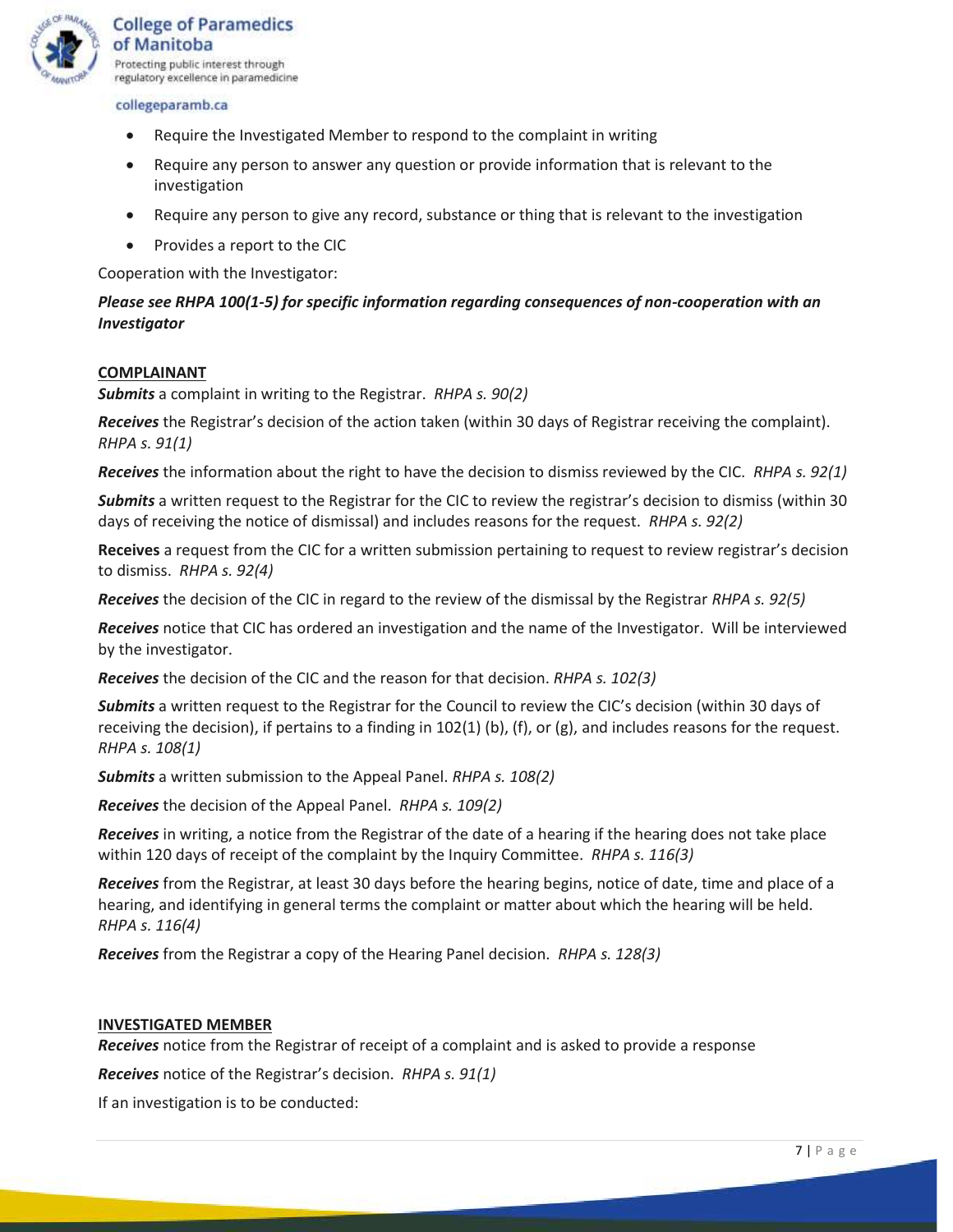

*Receives* from the Registrar, unless it would significantly harm the investigation, the name of the Investigator and reasonable particulars of the complaint. *RHPA s. 97(1)(b)*

*Participates* in interviews with the investigator as required and cooperates with any information requests by the investigator.

*Receives* from the CIC a copy of the investigator's report. *RHPA s. 101(2)*

*Informed* by the CIC of the right to make a written submission to the CIC under *RHPA s. 101(2)*

*Receives* from the CIC a copy of the CIC decision and the reasons for the decision (see RHPA 102 for decision options for the CIC). *RHPA s. 102(3)*

If the CIC directs the Registrar to suspend or place conditions on the registration or certificate of practice:

*Receives* notice of decision to suspend and/or conditions placed on the registration or certificate of practice and the reasons for that decision. *RHPA s. 110(2)*

*Submits* a written request to the Registrar to appeal to the Council, the CIC's decision to suspend and/or place conditions on the certificate of practice and includes reasons for the request. *RHPA s. 110(3)*

*Receives* notice of date of appeal panel hearing (no later than 30 days following receipt of appeal request from the Registrar). *RHPA s. 110(4)*

*Receives* notice that they may appear and be represented by council at the appeal panel hearing before the Council. *RHPA 110(5)*

*Serves* an application to the Registrar to appeal to the Court and stay the decision of the Council related to a suspension or conditions on a certificate of practice (see *RHPA 110(7-8)*)

If CIC refers the complaint to IC:

*Receives* from the Registrar, at least 30 days before the inquiry hearing begins, notice of date, time and place of a hearing, and identifying in general terms the complaint or matter about which the hearing will be held. *RHPA s. 116(4)*

#### **If the hearing is open to the public:**

**Request** by making an order that the hearing or any part of it be held in private, and the complainant, investigated member or witnesses be identified by initials only. *RHPA s. 122(2)(a,b)*

#### **The IC Hearing:**

*Receives* notice may make a submission about the aspects of the matter (finding of Professional Misconduct) to the IC Hearing Panel. *RHPA s. 125(2)*

*Submits*, or has Council representing them submit, a written or oral submission addressing the finding of Professional Misconduct. *RHPA s. 125(3)*

*Receives* from the Registrar a copy of the Hearing Panel decision. *RHPA s. 128(3)*

*Submits* a written notice of appeal regarding the Hearing Panel's decision, to the Court of Appeal within 30 days after the decision of the panel is given. A copy must promptly be given to the Registrar. The notice of appeal must be based on the record of proceedings before the Hearing Panel, the decision of the Hearing Panel, and the reasons for the decision. *RHPA s. (131)(2)(3)*

#### **APPEAL PANEL**

*Appointed* by the Council in response to an appeal of a CIC decision (A decision or action by the panel is a decision or action by the Council). *RHPA s. 108(3)(4)*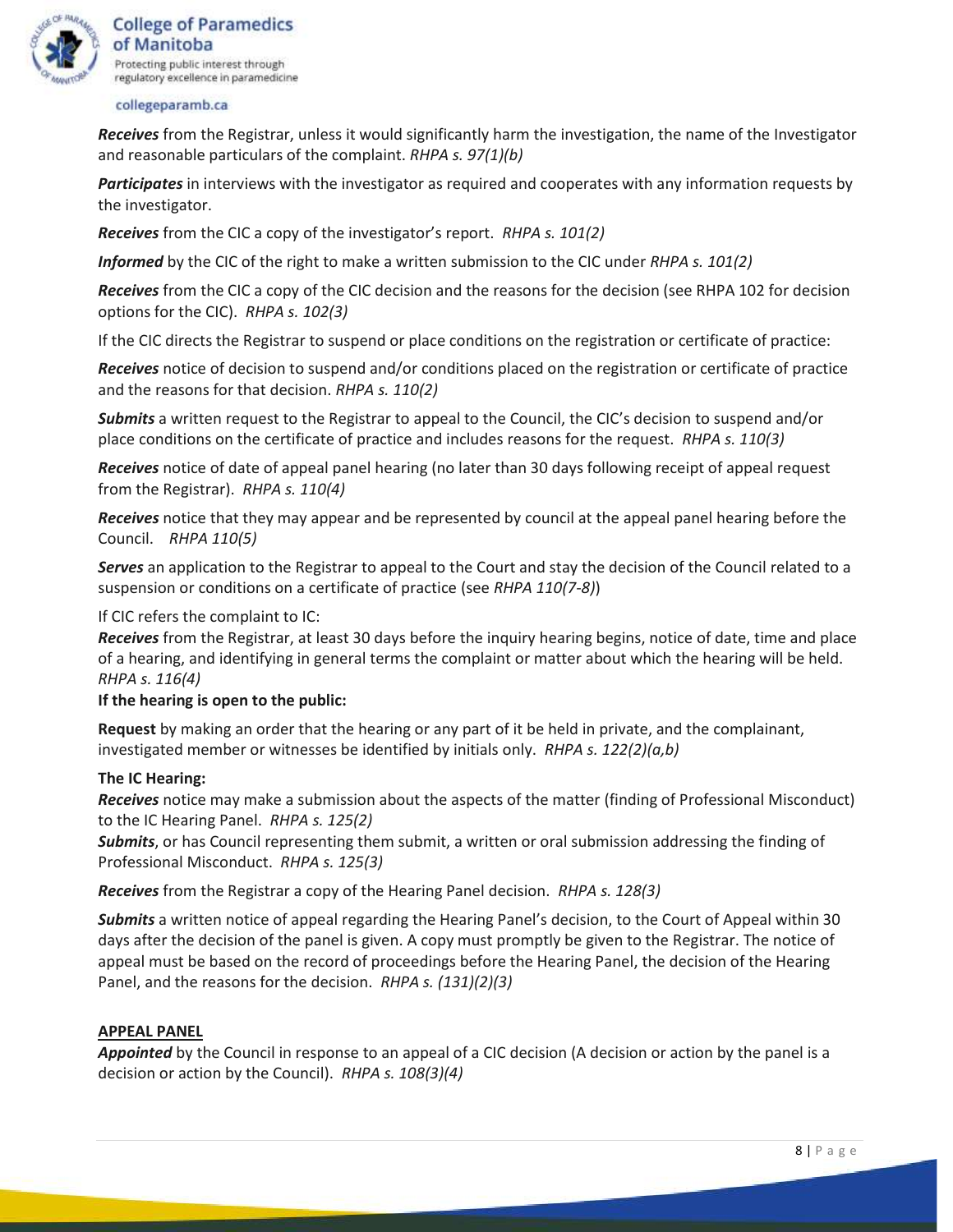

*Provides* an opportunity to Complainant and Investigated member to provide written submissions. *RHPA s. 109(3)*

*Provides Investigated* member and complainant written notice of the panel's decision and reasons for it. *RHPA 109(2)*

On an appeal the Panel must RHPA *s. 109(1)*:

- *Dismiss* the appeal
- *Make any decision* it feels ought to have been made by the CIC
- *Refer* the matter back to the CIC for further investigation or consideration in accordance with any direction the panel may give.

#### **INQUIRY COMMITTEE**

The Inquiry Committee:

*Receives* referral of a complaint, in whole or in part, from the CIC. *RHPA s. 102(1)(a)*

*Receives* notice from the CIC of non-compliance with an undertaking or condition of an undertaking, of the Investigated Member including the information regarding the conduct or complaint that was the subject of the investigation. *RHPA s. 111*

*Selects* a Hearing Panel from among its members. *RHPA s. 115(2)*

*Determines* a date for the hearing (must be within 120 days from the time the complaint was referred unless the Investigated Member consents in writing to a later date). *RHPA s. 116(1)(2)*

#### *For more information about the Hearing Process please refer to the RHPA s.116-123*

Before making an Order against a member deemed guilty of professional misconduct, the Panel must *RHPA s. 125(2)(3)*:

- *Give* the Investigated member an opportunity to make a submission about the aspects of the matter
- *Allow* written or oral response and may be made by the Counsel acting on behalf of the Investigated member

The Panel may make the following decision:

• No further action be taken against the Investigated Member. *RHPA s. 124(1)*

The Panel may make one or more of the following findings about the conduct of an Investigated Member *RHPA s. 124(2)(a-h)*:

- *Guilty* of professional misconduct
- Has *contravened* the RHPA or a regulation, by-law, standard of practice or code of ethics
- Has been found *guilty* of an offence that is relevant to suitability to practice
- *Displayed* a lack of knowledge, skill or judgement in the practice of Paramedicine
- *Demonstrated* an incapacity or unfitness to practice
- *Is suffering* from an ailment that might be a danger to the public if practice is continued
- *Is suffering* from an ailment, emotional disturbance or addiction that impairs the ability to practice
- Is *guilty* of conduct unbecoming a member

Orders a Hearing Panel can make *RHPA 126(1) (a-i)*: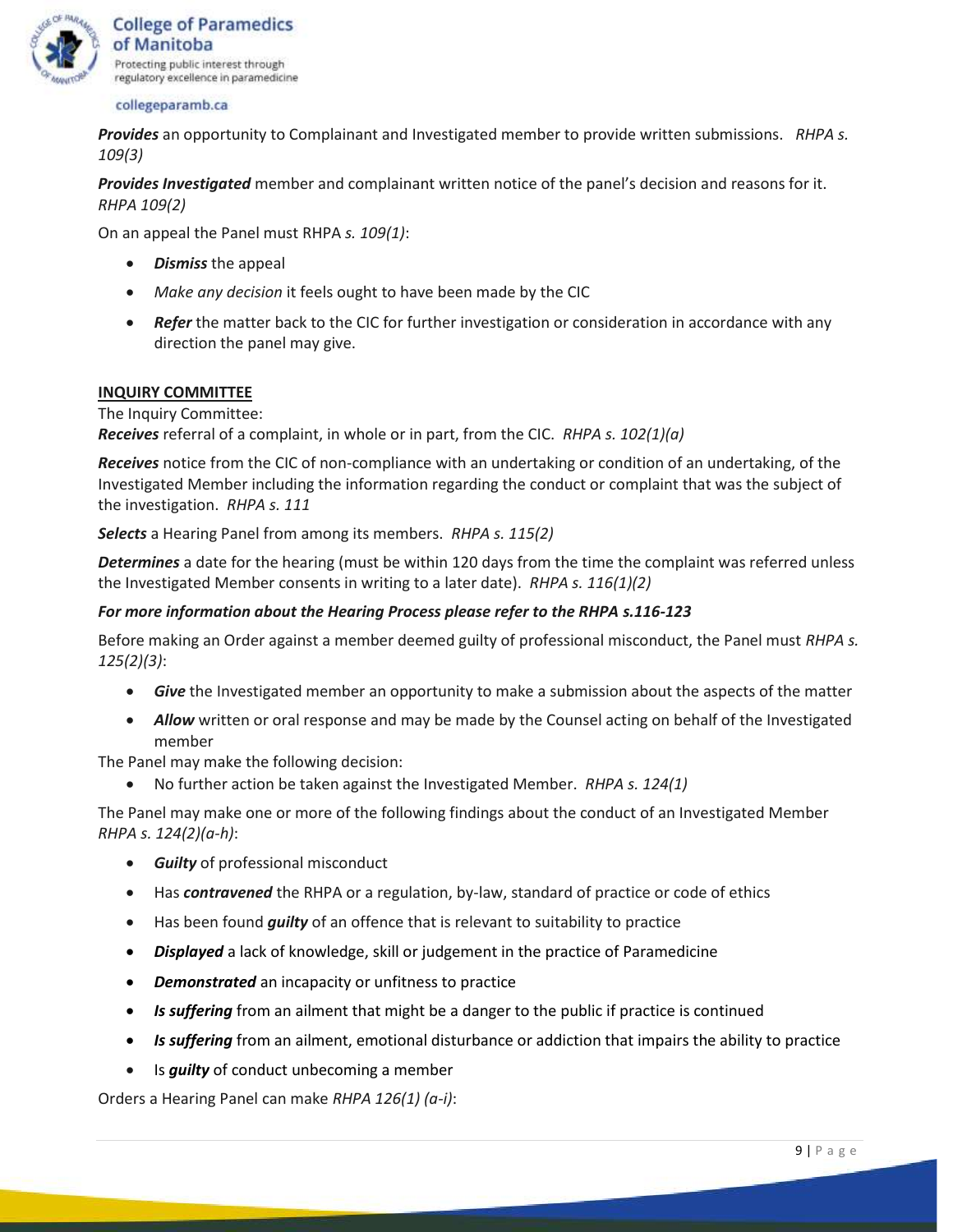

- *Reprimand* the Investigated Member
- *Suspend* the Investigated Member's certificate of practice for a stated period
- *Suspend* or restrict the Investigated Member's registration or certificate of practice until they have:
- *Complete* a specified course of studies
- *Complete* supervised practical experience under a restricted certificate of practice issued for that purpose
- *Comply* with the above requirements

To the satisfaction of a person or committee specified by the Panel

*Suspend* the Investigated Member's registration or certificate of practice until a person or committee specified by the Panel is satisfied that the ailment, emotional disturbance, or addiction no longer impairs the ability to practice

*Accepting,* in the place of a suspension, the Investigated Member's undertaking to limit their practice

*Imposing* conditions on the Investigated Member's right to practice including conditions that:

- Limit practice
- Practice under supervision
- Permit periodic inspections or audits of practice including audits of practice records
- Report on specific matters to a person or committee specified by the Panel
- Not engage is sole practice

*Requiring* the Investigated Member to take counseling or receive treatments

*Directing* the Investigated Member to repay money where payment was, in the Panel's opinion, unjustified for any reason

*Cancelling* the Investigated Member's registration or certificate of practice

## *Note: The Hearing Panel, to assist in making an order, may consider any censure or order previously issued to the Investigated Member, and the circumstances under which it was issued.*

Costs and Fine the Hearing Panel can impose:

#### *Please see RHPA s126-127 for more details on fines and costs*

Provides Notice of The Decision of the Hearing Panel RHPA *s 128(1)(2)*:

The Hearing Panel must make, in writing, a decision consisting of its findings, any order made, and the reasons for the decisions, within 90 days after the hearing is concluded. This written decision, the record of proceedings, all exhibits and documents is promptly forwarded to the Registrar. *For information regarding access to transcripts, please see RHPA 128(4-5)*

## *Note: for information regarding what information is allowed to be made public (published), please see RHPA s.129-130*

#### **COURT OF APPEAL**

*Receives* a notice of appeal of the Hearing Panel's decision from the Investigated Member. *RHPA s. 131(1)*

Upon hearing the appeal, the Court may *RHPA s. 132(1)*:

• Dismiss the appeal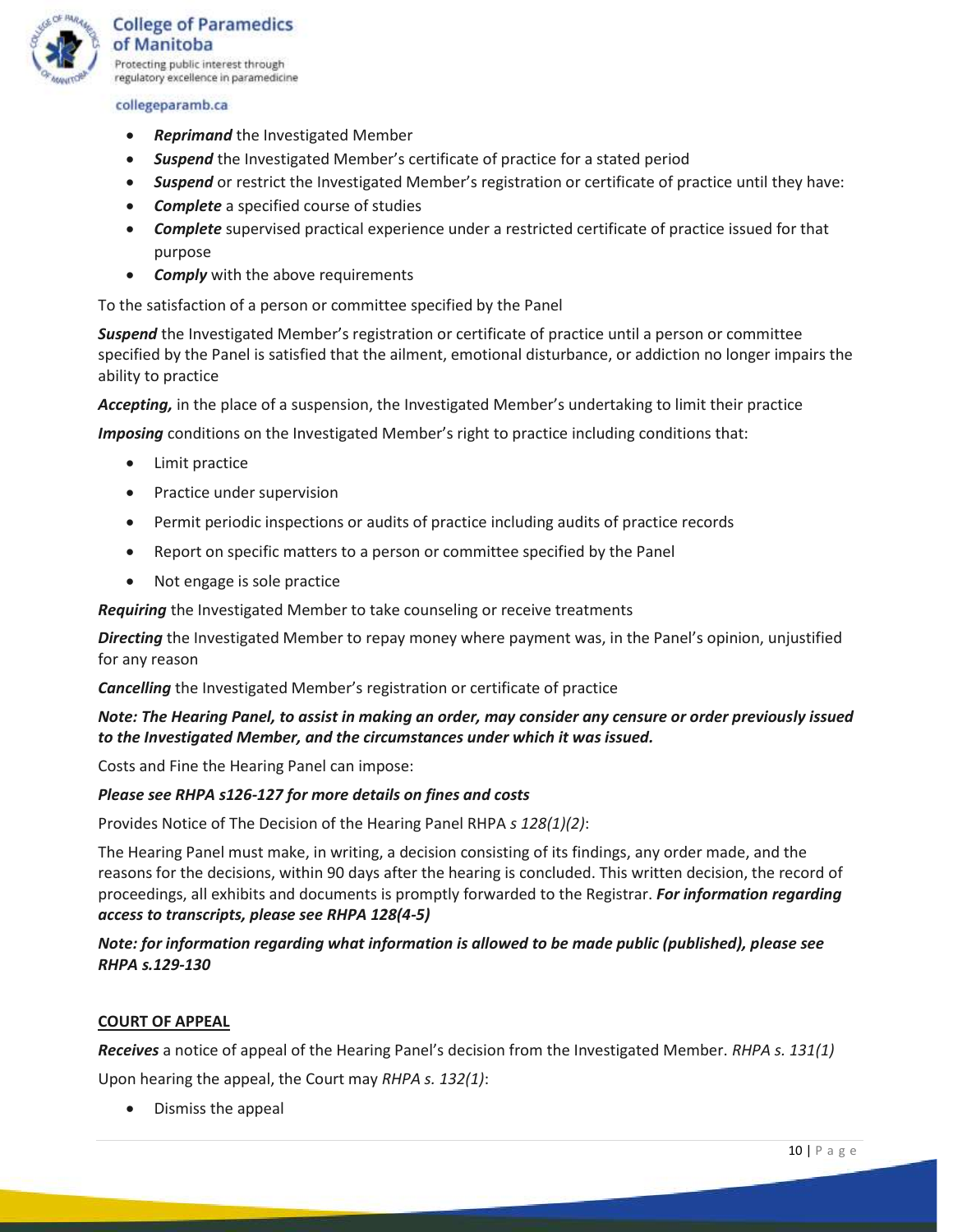

- Make any finding or order that in its opinion ought to have been made
- Refer the matter back to the Hearing Panel for further consideration in accordance with any direction of the Court of Appeal

*May stay* the Hearing Panel decision or order pending the appeal. *RHPA s. 132(2)*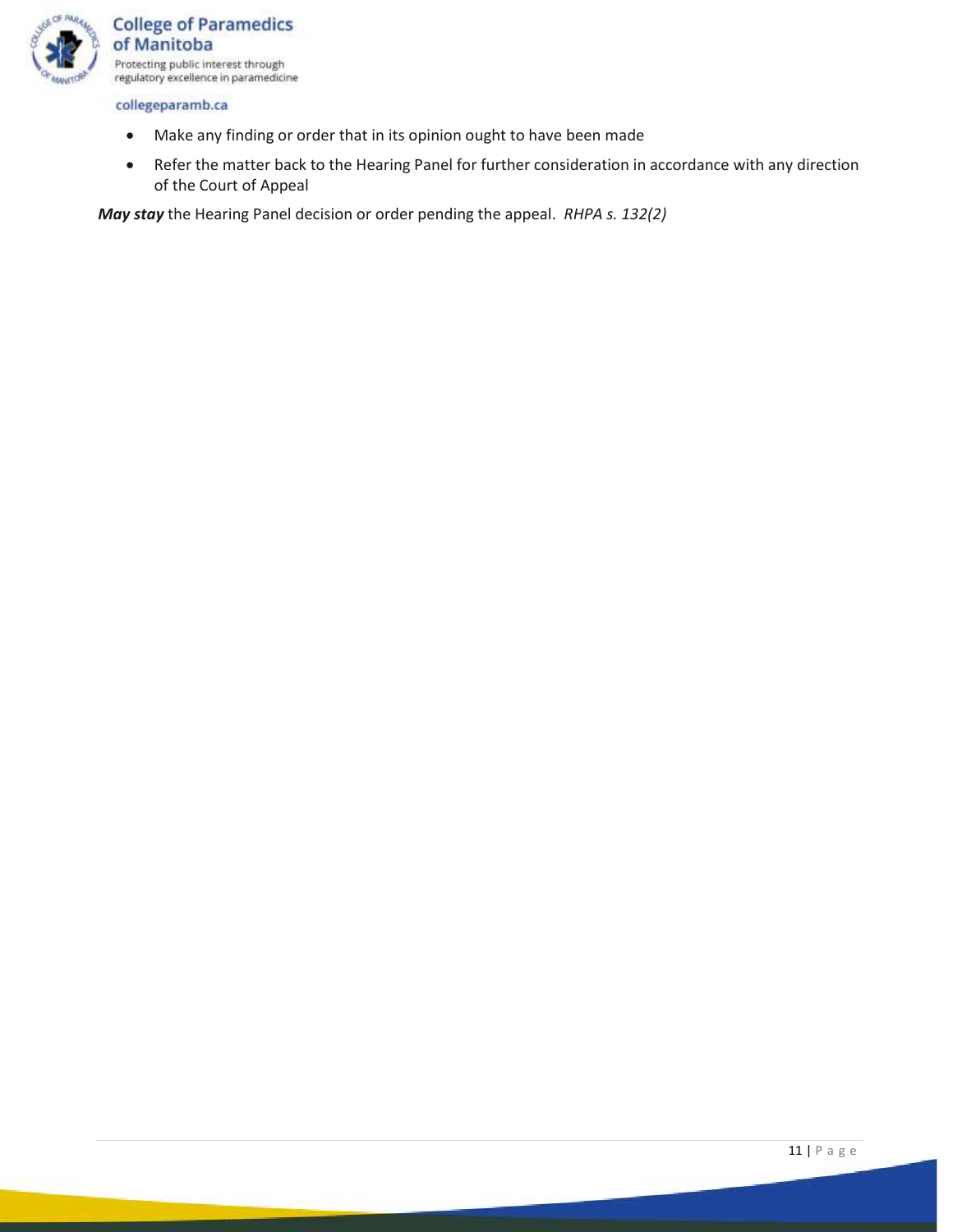

# PART 2 - Complaint Process Flow Chart

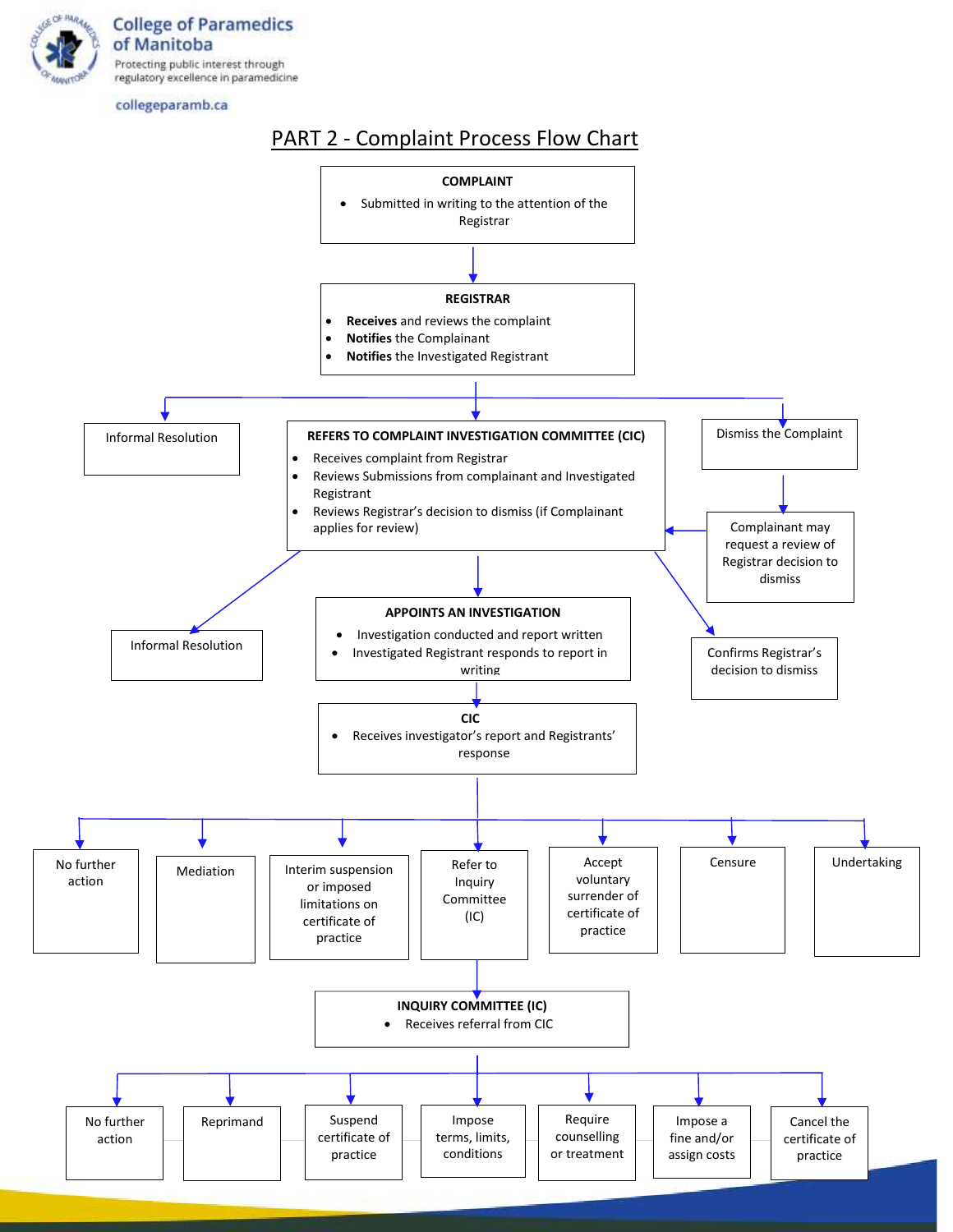

**College of Paramedics** of Manitoba Protecting public interest through regulatory excellence in paramedicine

collegeparamb.ca

# PART 3 - Complaint Process (Narrative Explanation to Flow Chart)

**Complaint:** A complaint may be made by any person and must be made in writing to the Registrar. The Registrar may also become aware of concerning behavior of a registrant/former registrant and may treat that information as a complaint. *RHPA s. 90(2), 90(3)*

**Registrar:** Once a complaint is received, the Registrar will determine if the definition of a complaint has been met; if the complaint received is trivial or vexatious, and if there is a strong likelihood that there will be sufficient evidence that a finding can be made under the RHPA.

If the complaint is determined to be valid, the Registrar will notify the Complainant that the complaint has been received and notify the Respondent that s/he is the subject of a complaint.

The Respondent will be asked to provide a written response to the complaint. The response will be shared with the Complainant unless there are compelling reasons not to do so.

After receiving and reviewing the Respondent's response, the registrar must choose from the following options:

- Offer the Complainant and the Respondent the option of informal resolution (used infrequently).
- Dismiss the complaint if the Registrar is satisfied it is trivial or vexatious.
- Refer the complaint to the Complaints Investigation Committee (CIC). In some circumstances, if the complaint is clearly one by which a finding under section 124(2) can be made, the Registrar may immediately refer the complaint to the CIC.

If informal resolution is chosen, the Registrar (or delegate) will facilitate this process. The informal resolution will be documented on the Respondent's profile but will not appear on the "find a paramedic" function of the website.

If the complaint is deemed to be trivial or vexatious, the Registrar will dismiss the complaint. The Complainant and Respondent shall be notified and there will be no record of the complaint on the Respondent's profile.

If the Registrar dismisses the complaint, the Complainant may request a review of the decision by the CIC. This request for review must be made in writing to the registrar and include the reasons for the request.

**Complaints Investigation Committee (CIC**): If a complaint is referred to the Complaints Investigation Committee, the Committee must choose from the following options:

- Attempt to resolve the complaint by informal resolution.
- Assign an investigator.

If the Registrar has made the decision to dismiss the complaint, the Complainant may submit to the Registrar an application to review this decision. The Registrar must forward the application to the CIC. The CIC may support the decision of the Registrar to dismiss the complaint or may attempt to resolve it through an informal resolution process or assign an investigator.

**Investigator:** An appointed investigator may, for the purposes of the investigation:

- Enter and inspect any premises or place where the Respondent practices or has practiced.
- Inspect, observe or audit the Respondent's practice.
- Examine any equipment, materials or any other thing used by the Respondent.
- Require the Respondent to respond to the complaint in writing.
- Require any person to answer any questions, or provide any information that the investigator considers relevant; and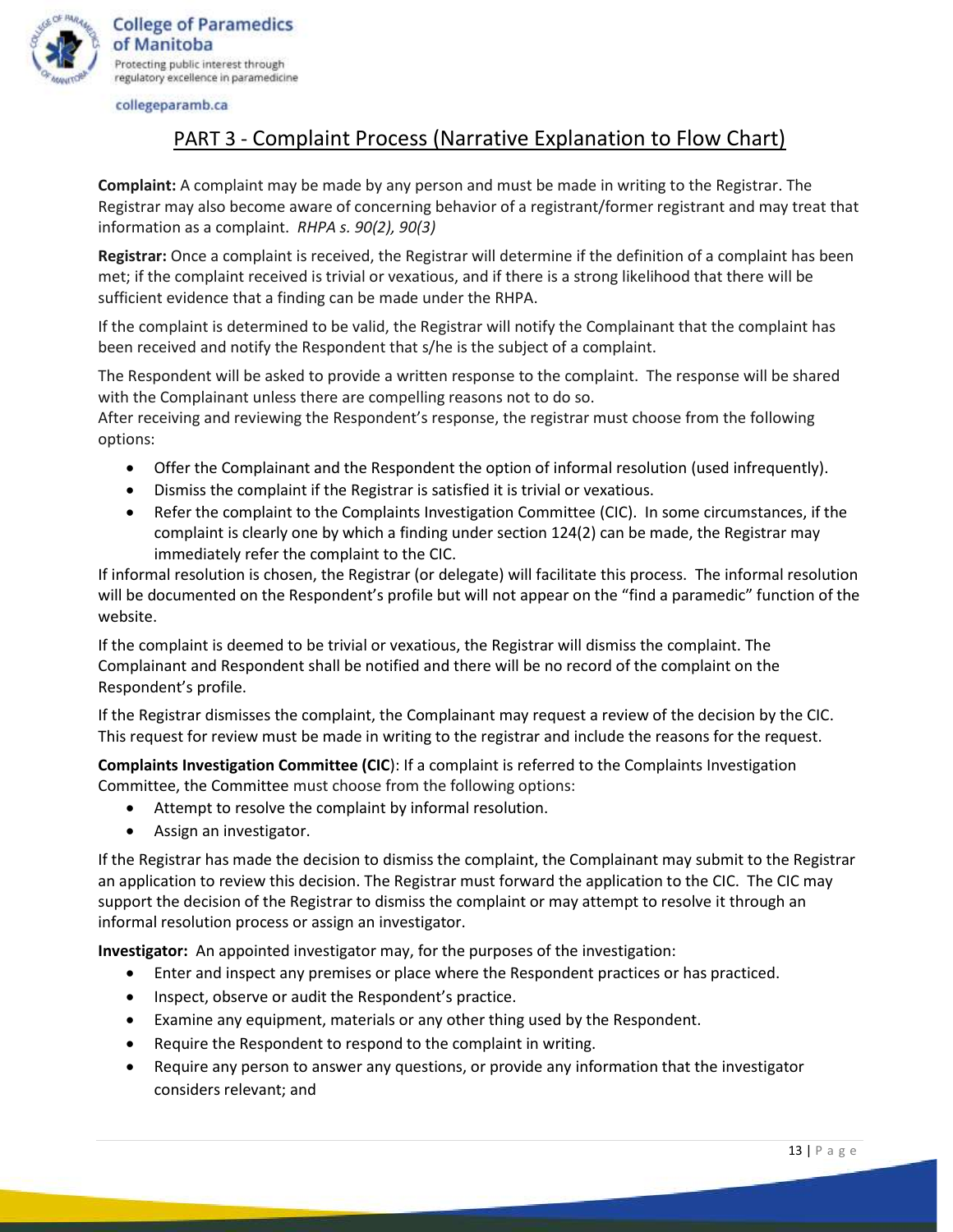

• Require any person to give the investigator any record, substance, or thing the investigator considers relevant.

The Respondent is usually required to produce relevant records. The Investigator has the power to compel the member to produce documents/records.

The Chair(s) of the CIC may issue an immediate interim suspension or restrict a Respondent's certificate of practice if a serious risk to public safety exists. Where this occurs, the notice will be made public, but the reasons will not be made public. The Respondent may appeal this decision to the Council of the College of Paramedics of Manitoba. The investigation continues after a decision to suspend or restrict a certificate of practice.

As part of the investigation, the investigator may require the Respondent to attend an interview. The Respondent may bring legal counsel to this meeting.

The investigator will produce a report of their findings and provide a copy to both the complainant and the respondent and advise the respondent of the right to make a written submission.

Following an investigation, the CIC will receive and review the investigator's report and the written response from the Respondent and may choose from the following options:

- Direct that the matter be referred to the Inquiry Committee (IC) for a hearing. Referrals to the Inquiry Committee will occur in the more serious cases or in circumstances which cannot be resolved by the following steps:
- Direct that no further action be taken.
- Refer the complaint to mediation if both parties agree.
- Censure the Respondent.
- Accept the voluntary surrender of the Respondent's certificate of practice.
- Accept an undertaking from the Respondent to provide for one or more of the following:
	- a) An assessment of the Respondent's capacity/fitness to practice
	- b) Counseling and/or treatment
	- c) Monitoring and /or supervision of the Respondent's practice
	- d) Remedial studies/training
	- e) Placing conditions on the Respondent's certificate of practice
- Take any other action that the CIC deems appropriate.

If the Complainant is dissatisfied with the decision of the CIC, they have the option to ask to have the matter reviewed by the Council of the College of Paramedics. (This only applies to options b, f and g above) To do so, the Complainant must give the Registrar a written notice of appeal within 30 days after receiving the notice of the Committee's decision. This option does not apply where the CIC has referred the matter to the Inquiry Committee, accepted the voluntary surrender of the Respondent's certificate of practice, or censured the Respondent.

The Respondent does not have the right to appeal a decision of CIC (a through g above).

Interim suspensions, censures, voluntary surrenders of certificates of practice, and undertakings are reflected on a Respondent's profile and may be available to the public through the "find a paramedic" function on the website.

If a referral is made to the Inquiry Committee, the registrant will receive formal charges set out in a Notice of Hearing.